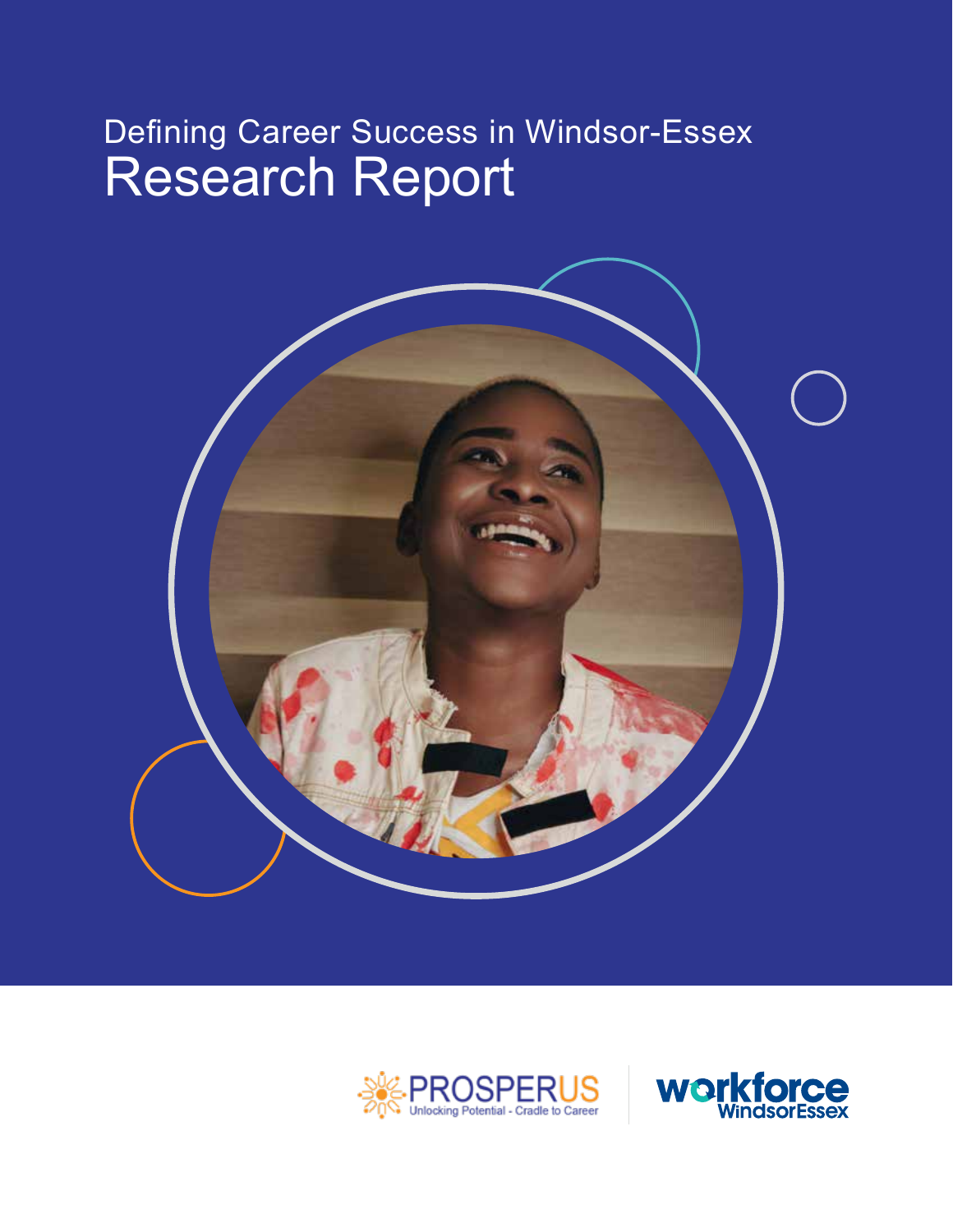# **Contents**

|                             | 4  |
|-----------------------------|----|
|                             | 8  |
|                             | 8  |
|                             | 10 |
|                             | 10 |
| <b>Overview of Findings</b> | 11 |
|                             | 13 |
|                             | 20 |
|                             | 22 |
|                             | 23 |
|                             | 24 |
|                             | 27 |

# **Executive Summary**

From October 2019 to March 2020, Workforce WindsorEssex has been collecting data in the Windsor-Essex region to develop a definition for youth career success. This is a measure that has previously not existed in the region. The main data collection methods were as follows:

- Conducting a literature review of existing career success research and best practices for defining career success;
- Surveying youth aged 19-29 in the Windsor-Essex region;
- Hosting focus groups with various demographics to define youth career success; and
- they define career success.
- Is career success connected to the age of a worker?
- 
- Is career success connected to the occupation/sector an individual is employed in?
- Is career success related to education or skill level?
- Does career success look different for those within different demographic groups (gender, race, immigration status)?
- What is the relationship between finding employment in a field of choice after graduation and career success?

• Surveying/consulting employers, educators, and service providers on how Upon completion of this data collection, Workforce WindsorEssex developed the following definition of career success in Windsor-Essex: having a stable job that is enjoyable and provides opportunities for growth, while also being financially stable. Other important questions in the in order to support the initiatives of the data collection process were: More detailed survey, focus group, and consultation analysis can be found in the main report. This report also includes an analysis of proposed data collection methods and costing, with recommendations moving forward, so that future tracking of youth career success in Windsor-Essex can be done. Where no research existed before, Workforce WindsorEssex has now developed a career success definition and measurement for the region of Windsor-Essex ProsperUS project.

*Youth define career success as having a stable job that they enjoy and that provides opportunities for growth, but is also able to support them financially.*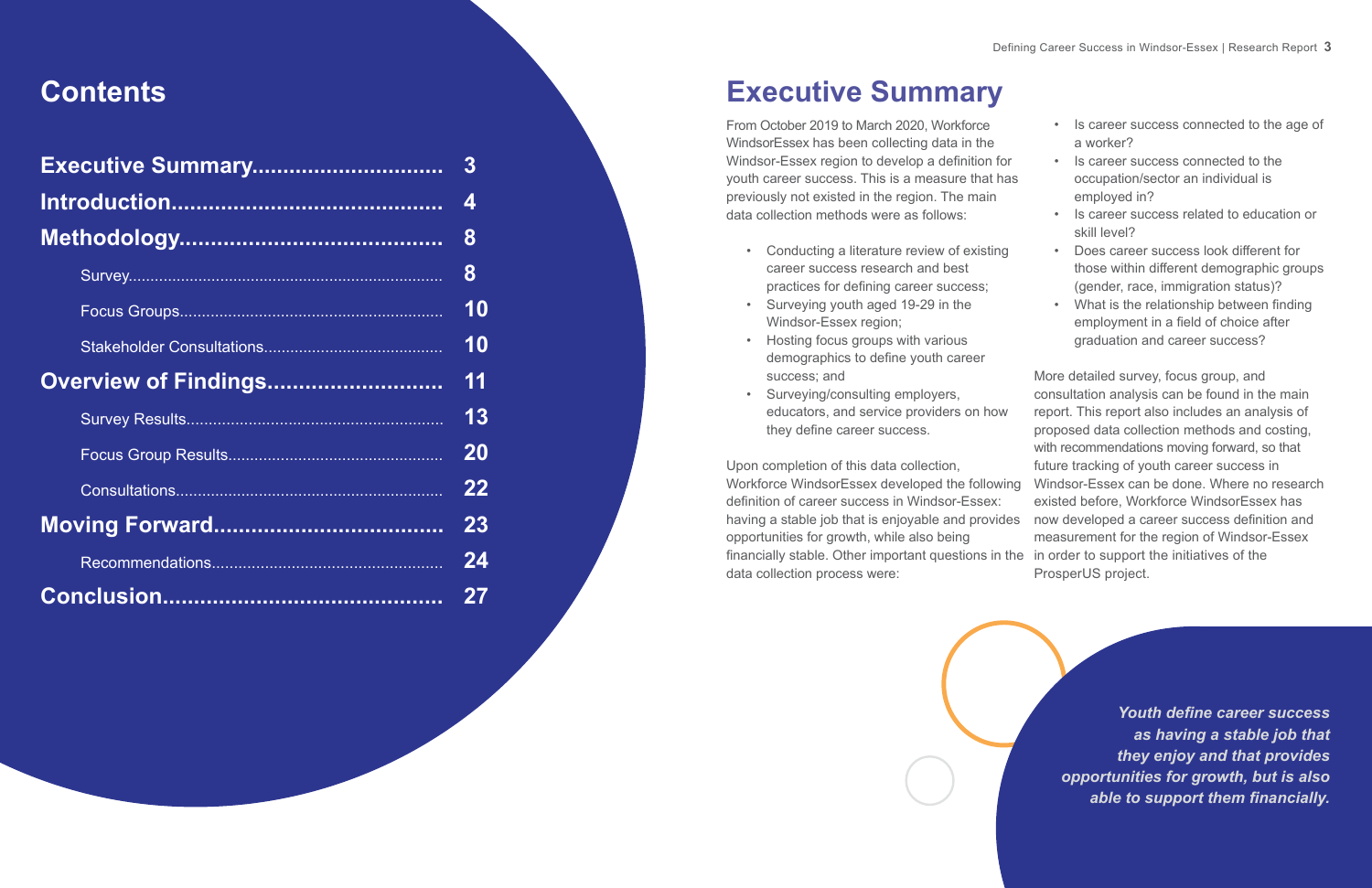# **Introduction**

The ProsperUS Project aims to create a directional plan for the community of Windsor-Essex that will help support individuals making life-changing decisions. The project's vision aims to provide children of all ages within the region the opportunity to unlock possibilities for a positive future, giving them the support necessary to succeed in their career/education. This is an important issue to address because many children in Windsor-Essex currently lack the supports that are necessary to reach their full potential. The Cradle to Career initiative aims to support Windsor-Essex children and youth from a pre-natal stage, all the way through to landing their first job as an adult<sup>1</sup>. ProsperUS selected three specific communities to roll out this initiative: West-Windsor, Downtown Windsor, and the municipality of Leamington.

In order to support the Cradle to Career Initiative and to measure success over the long term, ProsperUs and its member organizations recognized that a wide range of community level data would need to be collected. This data aligned to key milestones in a child's life from Cradle to Career as well as tracking key social determinants of health that span all ages. Examples of milestone indicators include measures of kindergarten readiness, high school graduation rates and post-secondary attainment. Underlying these indicators are broader community indicators like low-income rates, mental health access, housing security measures.

There are many different factors that will affect the outcome of a child and youth's life in Windsor-Essex, and perhaps one of the most important decisions a child will make in this regard is selecting a career path. Career path choices will have a large effect on whether or not youth in Windsor-Essex believe they are able to reach their true potential and become successful. But what are the factors in determining whether a career is "successful"? This report aims to answer the following question: "what is career success and how is it measured?" In order to answer this question, past research on the topic must be analyzed to determine the factors that have already been identified as true career success measures. Only then can a methodology be developed to determine how youth in Windsor-Essex define career success.

The most commonly used indicators in career success research are objective measures of career success. Objective career success refers to success that can be externally verified and is often assessed in terms such as: salary, scope of authority, and promotions.2,3 For example, an individual who earns a comfortable salary would more than likely be considered successful 'on paper.' Similarly, an individual who continues to receive pay raises due to positive performances, or an individual who continues to see their scope of authority grow over the course of their career, could also be considered successful in their careers. Objective career success is the most concrete and easily identifiable way to measure career success.<sup>4</sup>

Other commonly used indicators to identify career success are subjective measures. These measures are more difficult to define than objective career success, since they measure an individual's own perception of what makes their career successful, such as career or job satisfaction.<sup>5,6,7,8</sup> Put simply, if an individual is satisfied with what they do in their career or job, despite their objective career success measures, then it can be said they are experiencing career success. For example, an individual who is earning a salary that does not allow them to afford many luxuries in life, but is proud of the a successful career. Individuals may be content in their careers simply based on personal goals they have set and accomplished through selfidentification. Subjective career success can also often be identified through an individual's comparison of their own career situation to another.9

There are many variables involved in defining career success. In order to create a more accurate understanding, objective and subjective career success factors have been combined in research.10,11,12,13 For instance, an individual may earn a comparatively comfortable salary and have a large scope of authority, but might not personally enjoy what they do for work on a daily basis. Would it be fair to say this person has a

successful career solely based on their salary and scope of authority in this scenario? Probably not.

More recent research on career success shows subjective career measurements as being more important to individuals and employees today than in the past. This shift in the overall research has caused difficulties in pinpointing specific

- career success measurements. Subjective career success measures include many different variables that may affect how an individual defines their career success.
- work they do, may consider themselves as having Since subjective career success measures represent an individual or employee's personal way of understanding their own careers, there are a multitude of factors that affect how subjective career success is defined. Research has given rise to two major themes for measuring subjective
	- career success. These themes are career satisfaction and one's own perception of career success.<sup>14</sup> In the case of career satisfaction, a simple question to ask an employee would be,
	- "Do you like your job?" If their answer is yes, then there is a good chance that this individual
	- is satisfied with their career choice. However, there are other factors that may change somebody's answer to this question, such as if
	- they believe the work they are doing is making a difference in their community. When it comes

5 Ibid.

 <sup>1</sup>Community is 'All In' on new Cradle to Career Vision," ProsperUS, last modified November 1, 2018, accessed November 1, 2019, https:// weunlockpotential.com/community-is-all-in-on-cradle-to-career-vision/

<sup>2</sup> Peter A. Heslin, "Conceptualizing and Evaluating Career Success," Journal of Organizational Behaviour 26, no. 2 (March 2005): 114. 3 Andrea E. Abele, Daniel Spurk, and Judith Volmer, "The Construct of Career Success: Measurement Issues and an Empirical Example," Journal for Labour Market Research 43, no. 3 (July 2010): 196.

<sup>4</sup> Andreas Hirschi, Noemi Nagy, Franziska Baumeler, Claire S. Johnston, and Daniel Spurk, "Assessing Key Predictors of Career Success: Development and Validation of the Career Resources Questionnaire," Journal of Career Assessment 26, no. 2 (2018): 338-339.

<sup>6</sup> Hannes Zacher, "Career Adaptability Predicts Subjective Career Success Above and Beyond Personality Traits and Core Self-Evaluations," Journal of Vocational Behaviour 84, no. 1 (2014): 21. 7 Nicky Dries, Roland Pepermans, and Olivier Carlier, "Career Success: Constructing a Multidimensional Model," Journal of Vocational Behaviour 73, no. 2 (2008): 254-255. 8 Heslin, "Conceptualizing and Evaluating Career Success," 113-114. 9 Margaret Yap, Mark Holmes, Charity-Ann Hannan, and Wendy Cukier, "Correlates of Career Satisfaction in Canada – The Immigrants' Experience," Journal of International Migration and Integration 15, no. 1 (2014): 50-51. 10Hirschi et. al, "Assessing Key Predictors of Career Success," 338-339.

<sup>11</sup>Dries et. al, "Career Success," 254-255.

<sup>&</sup>lt;sup>12</sup>Timothy A. Judge, Chad A. Higgins, Carl J. Thoresen, and Murray R. Barrick, "The Big Five Personality Traits, General Mental Ability, and Career Success Across the Life Span," Personnel Psychology 52, no. 3 (1999): 621-622. 13Andrea E. Abele, Tamara Hagmaier, and Daniel Spurk, "Does Career Success Make You Happy? The Mediating Role of Multiple Subjective Success Evaluations," Journal of Happiness Studies 17, no. 3 (2016): 1615-1616. 14Heslin, "Conceptualizing and Evaluating Career Success," 114.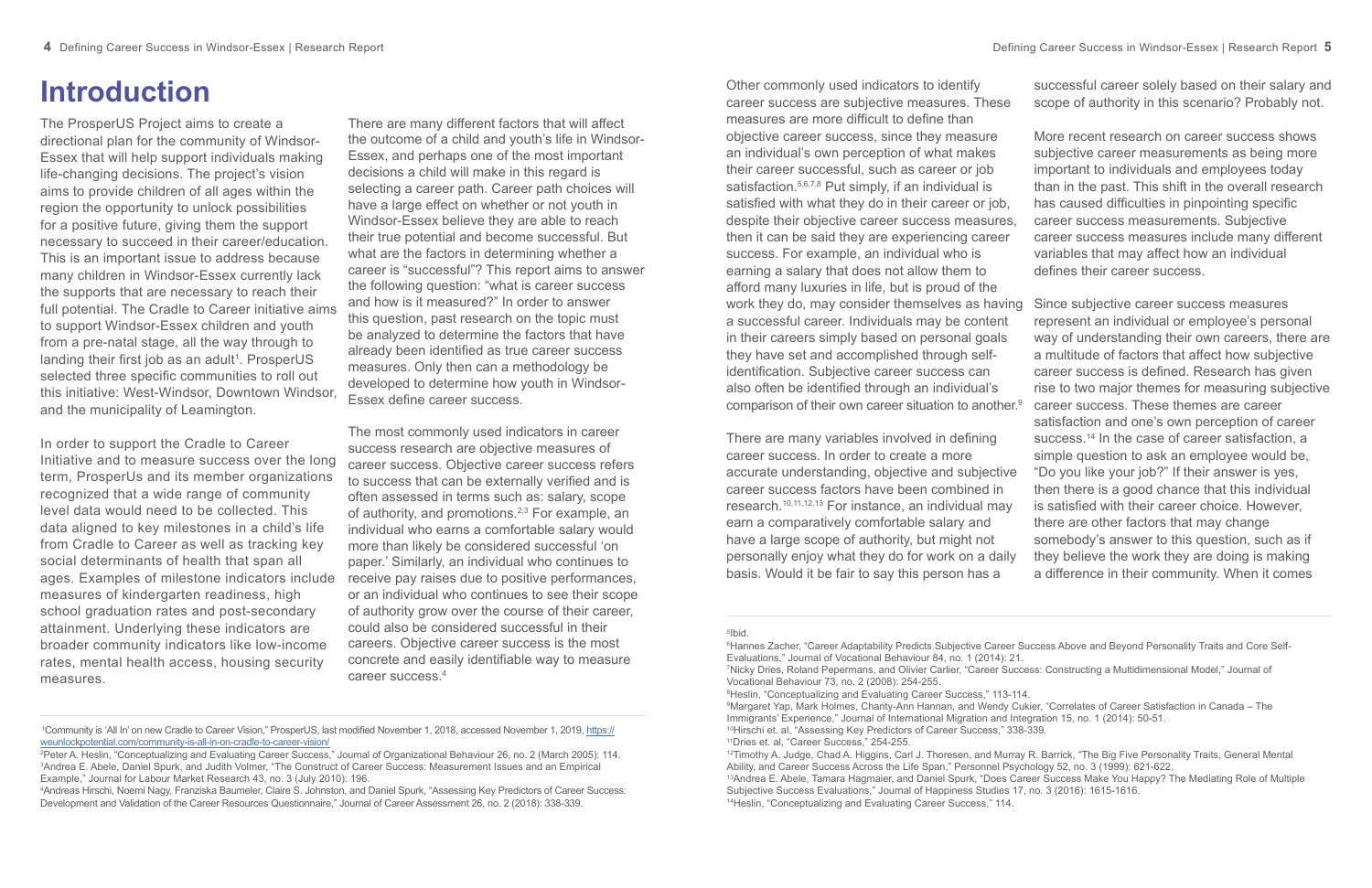One individual's perception of their own career success often differentiates from another individual's perception of career success. The question of how individuals from different demographics define their own career success is one that research has been recently trying to address. Unfortunately, it has been difficult for researchers to agree on which factors should be used to measure an individual's perception of career success. Researchers have come up with many different variables for measuring an individual's personal view of career success. Some of the more common, identified variables in the research are as follows: career adaptability (the ability to adapt to changes in work environment and/or work values)15; 'boundarylessness' of careers (careers that can span across different organizations, industries, and fields)<sup>16,17</sup>; career development

to determining one's own perception of their personal career success, this is a more difficult question to answer. Research shows there can be a multitude of variables affecting this outcome, which most often depend on an individual's personal experiences and background.

opportunities (opportunities for an employee to grow and develop with assistance from an organization)18,19,20; human capital availability (assets like education, training, intelligence, skills, etc.) $2^{1,22}$ ; social capital availability (assets like sympathy, friendliness, and social skills) $23$ ; career identity (motivation, interests, and competencies that help form ideal career roles) $24$ ; and personality traits (characteristic patterns of thoughts, feelings, and behaviours).25 This is by no means an exhaustive list, but it highlights measurement variables that stood out in the analyzed data and research. Researchers continue to analyze new variables in this field and continue to cross-examine existing variables in order to reach a more common consensus on defining career success, especially when it comes to an individual's personal understanding of their own career success. This represents a very important step to accurately defining career success.

There are additional factors that may have an effect on how an individual sees their own career successes. It must be noted that individuals often experience career success differently from others based on demographic factors, including:

> <sup>26</sup>Simpson et. al, "Career Progress and Career Barriers." <sup>27</sup>Pamela Lirio, Terri Lituchy, Silvia Ines Monserrat, Miguel R. Olivas-Luján, Jo Ann Duffy, Suzy Fox, Ann Gregory, B.J. Punnett, and Neusa Santos, "Exploring Career-Life Success and Family Social Support of Successful Women in Canada, Argentina, and Mexico," Career Development International 12, no. 1 (2007): 28-50.

- 15Yanjun Guan, Wenxia Zhou, Lihui Ye, Peng Jiang, and Yixin Zhou, "Perceived Organizational Career Management and Career Adaptability as Predictors of Success and Turnover Intention Among Chinese Employees," Journal of Vocational Behaviour 88 (2015). 16Yanjun Guan, Michael B. Arthur, Svetlana N. Khapova, Rosalie J. Hall, and Robert G. Lord, "Career Boundarylessness and Career Success: A Review, Integration, and Guide to Future Research," Journal of Vocational Behaviour 110 (2019).
- 17Michael B. Arthur, Svetlana N. Khapova, and Celeste PM Wilderom, "Career Success in a Boundaryless Career World," Journal of Organizational Behaviour 26, no. 2 (March 2005).
- 18Dr. Ruth Simpson, Dr. Jane Sturges, Prof. Adrian Woods, and Prof. Yochanan Altman, "Career Progress and Career Barriers: Women MBA Graduates in Canada and the UK," Career Development International 9, no. 5 (2004).
- 19Jos Akkermans and Maria Tims, "Crafting Your Career: How Career Competencies Relate to Career Success via Job Crafting," Applied Psychology 66, no. 1 (2017): 168-195.
- 20Nikos Bozionelos, "Mentoring Provided: Relation to Mentor's Career Success, Personality, and Mentoring Received," Journal of Vocational Behaviour 64, no. 1 (2004): 24-46.
- 21Sandy J. Wayne, Robert C. Liden, Maria L. Kraimer, and Isabel K. Graf, "The Role of Human Capital, Motivation, and Supervisor Sponsorship in Predicting Career Success," Journal of Organizational Behaviour 20, no. 5 (September 1999): 577-595.
- <sup>22</sup>Tony Fang, Jelena Zikic, and Milorad M. Novicevic, "Career Success of Immigrant Professionals: Stock and Flow of Their Career Capital," International Journal of Manpower 30 (2009): 472-488.
- <sup>23</sup> Jeffery A. Thompson, "Proactive Personality and Job Performance: A Social Capital Perspective," Journal of Applied Psychology 90, no. 5 (October 2005): 1101-1107.
- <sup>24</sup>Zacher, ""Career Adaptability Predicts Subjective Career Success Above and Beyond Personality Traits and Core Self-Evaluations," 22. 25Kristen Shockley, Heather Ureskoy, Ozgun Burcu Rodopman, Laura F. Poteat, and Timothy Ryan Dullaghan, "Development of a New Scale to Measure Subjective Career Success: A Mixed-Methods Study," Journal of Organizational Behaviour 37, no. 1 (August 2015): 35-69.

gender26,27,28,29,30, age31, race, and immigrant status<sup>32,33</sup>. However, an individual's perception of career success can even be changed by other status and number of children. It must also be noted that individuals working in different fields may have different ideas for defining career success. For example, how does an entry-level employee view career success in comparison to an executive-level employee? Or how does a 'white-collar' worker's view of career success compare to that of a 'blue-collar' worker?



This literature review provides a basis for

- the commonly used measurements in career success research. Over the past six months,
- less obvious demographic factors, such as marital Workforce WindsorEssex has worked towards defining a career success measurement for youth in Windsor-Essex. Through surveys and focus groups with youth and others from many backgrounds in the Windsor-Essex region, Workforce WindsorEssex has developed a replicable study to measure career success for youth in Windsor-Essex.

- 29Denis Chênevert and Michel Tremblay, "Managerial Success in Canadian Organizations: Is Gender a Determinant?" The International
	-

28Barbara Orser, "Gender Influences on Career Success Outcomes," Gender in Management 25, no. 5 (2010): 386-407. Journal of Human Resource Management 13, no. 6 (2002): 920-941. 30 Jane Sturges, "What it Means to Succeed: Personal Conceptions of Career Success Held by Male and Female Managers at Different Ages," British Journal of Management 10, no. 3 (1999): 239-252. 31Ibid.

32Fang et. al, "Career Success of Immigrant Professionals." 33Yap et. al, "Correlates of Career Satisfaction in Canada."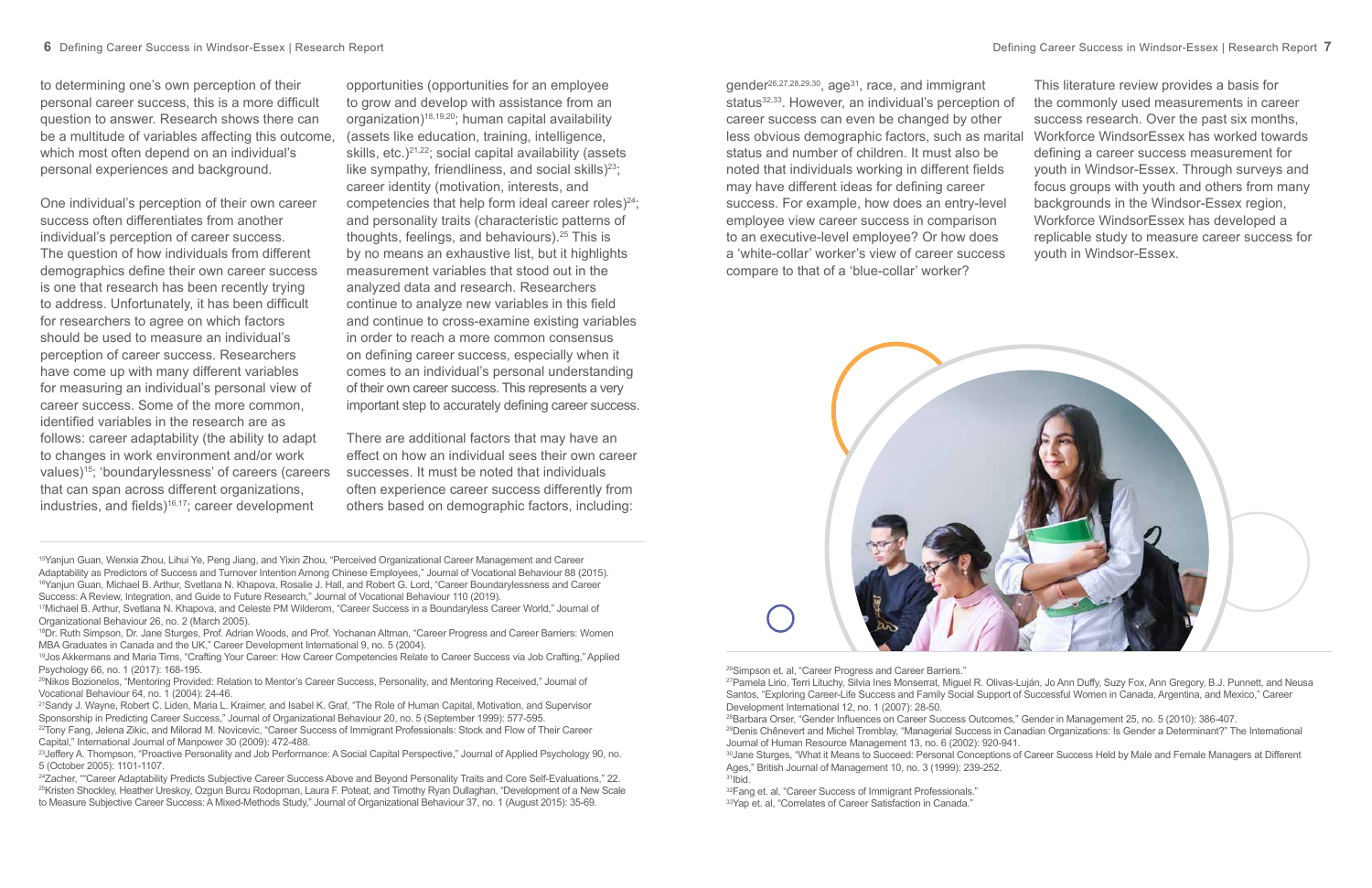# **Methodology**

Following the literature review, the data collection process was executed through two main methods: an online Windsor-Essex region survey targeted at youth ages 19-29, called 'Defining Career Success in Windsor-Essex' and focus groups with select demographics of Windsor-Essex residents. The other method of data collection included surveying and consulting various Windsor-Essex employers, educators, and service providers.

## *Survey*

On December 16, 2019, Workforce WindsorEssex created an online survey, titled, "Defining Career Success in Windsor-Essex." This survey was created using SurveyMonkey and remained open until January 19, 2020. It was disseminated through social media by Workforce WindsorEssex and its partner organizations, as well as through direct emails. An incentive was offered for respondents for a chance to win one of three gift cards, following their participation. In total, the survey collected 283 responses, with a completion rate of 77%. On average, the survey took approximately eight minutes to complete.

- **Salary**
- Salary growth (raises)
- Status/scope of authority
- History of promotions
- Job title

This survey was targeted specifically at youth in the Windsor-Essex region aged 19-29, but was open to all ages. Those aged 19-29 were targeted as they best represent youth who are recent graduates of high school or postsecondary programs, searching for a job, or newly employed. This age group was also targeted as it was most representative of the Cradle to Career target youth population for defining career success. The survey allowed respondents to self-identify their gender, race, and/or immigrant status, providing information on their demographic characteristics that may play a role in how they define career success.

The two main questions asked on the survey were, "How do you define career success," and a ranking question of the importance of career success variables. The objective variables included:

The subjective variables included:

- Enjoyment of work
- Pride in accomplishments
- Relationships/connections with coworkers
- Meaningful work/company mission
- Work-life/family balance
- Satisfaction of work achievements
- Satisfaction of career progression
- Satisfaction of income development

Survey respondents were asked to rank each identified objective and subjective variable as not at all important (scored as 1), somewhat important (scored as 2), neutral (scored as 3), very important (scored as 4), or extremely important (scored as 5). Attributing a score of 1-5 for each of these answers allowed for a final, weighted response to be calculated from all survey respondent's rankings. This weighted score was given by calculating the average of survey respondent's answers.

| <b>Salary</b>             | 4.32 |
|---------------------------|------|
| Salary growth (raises)    | 4.40 |
| History of promotions     | 3.89 |
| Status/scope of authority | 3.77 |
| Job title                 | 3.76 |

| 4.79 |
|------|
| 4.78 |
| 4.72 |
| 4.67 |
| 4.60 |
| 4.58 |
| 4.57 |
| 4.40 |

#### **Subjective Career Measures Weighted Response**

Enjoyment of work

Work-life/family balance

Pride in accomplishments

Satisfaction of work achievements

Satisfaction of career progression

Meaningful work/company mission

Satisfaction of income development

Relationships/connections with co-workers

Below are the objective and subjective measures, ranked by importance for measuring career success by those aged 19-29:

#### **Objective Career Measures** *Weighted Response*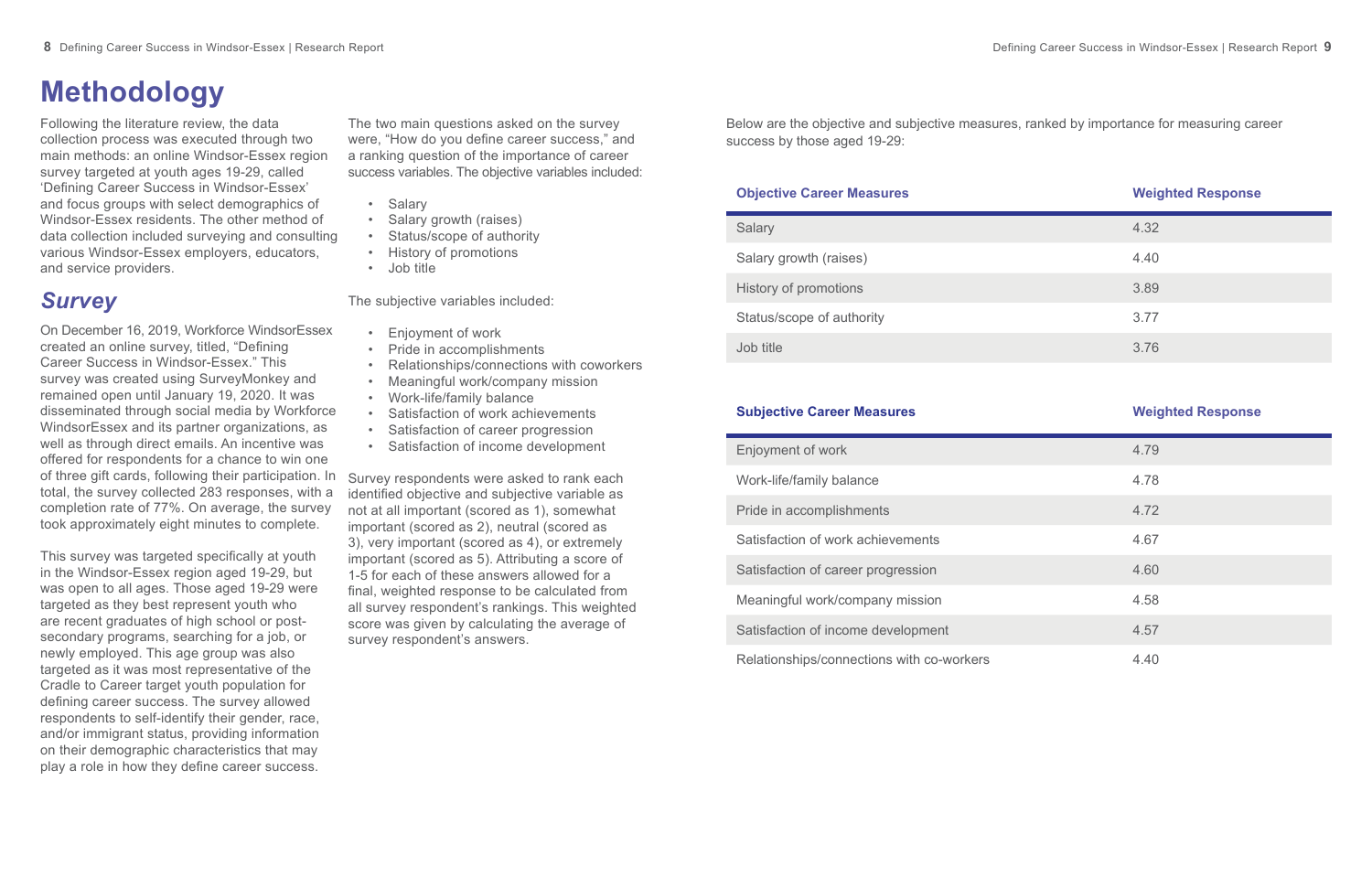# **Overview of Findings**

The main purpose of the data collection process was to answer the question, "how do youth define career success in Windsor-Essex?" The following section will examine the results of each method of data collection used to attempt to answer the research question, while answering questions regarding correlations between career success and demographic factors.

The most suitable data gathered to answer this question was collected in the general community survey. The survey results showed that there was no real correlation between career success and the age of the worker. Those in the targeted age range of 19-29 had very similar responses to those outside of the target age range, which included individuals of ages ranging from 16-18 and 30-59. so that was restricting them from fully being able to experience career success. These were often more specialized occupations or sectors where Windsor-Essex does not have many opportunities. For example, it was mentioned that Windsor-Essex does not have enough diverse employment options for graduates of social work or anatomy, specifically.

The survey results showed little correlation to connect career success to the occupation/sector in which individual is working. Respondents from a multitude of different occupations and sectors again had very similar responses to how they define career success. However, some of the focus groups did share some insight into a correlation. For example, some focus group participants expressed that there were not a lot of jobs available in Windsor-Essex in their field(s),

*Is career success connected to the occupation/ sector an individual is employed in?*



*Is career success connected to the age of a worker?*

## *Focus Groups*

In order to gather more qualitative and in-depth data, Workforce WindsorEssex conducted focus groups. These focus groups allowed Workforce WindsorEssex to target specific groups, such as individuals who currently reside in the target neighbourhoods of West Windsor (Sandwich), Downtown Windsor, and Leamington, as well as other demographic factors, such as immigrant status or employment status. Each focus group consisted of 4-12 individuals. In total, eight focus groups were hosted, with a total of 47 participants. Six of these focus groups were hosted in collaboration with the following partner organizations: Windsor – YMCA of Southwestern Ontario, New Canadians' Centre of Excellence Inc., South Essex Community Council, City of Windsor Employment & Training Services, and Our West End. Two of the eight focus groups were conducted at the Workforce WindsorEssex office, outside of the target neighbourhoods. The rest of the focus groups were hosted in the ProsperUS target neighbourhoods, which included: three focus groups in Downtown Windsor, two focus groups in Leamington, and one focus group in West Windsor (Sandwich).

Each focus group consisted of three discussions topics: how do you define career success; do you currently believe you are experiencing career success in Windsor-Essex – why or why not; and what are some supports that are currently available or should be made available in Windsor-Essex to ensure youth are able to experience career success in the region. Each topic was discussed for 15 to 30 minutes, with each focus group being approximately 45 minutes – 90 minutes in length.

There was a note taker present at each of these groups, as well as a facilitator to ensure that the discussion stayed on topic and relevant

data was being shared and collected. The focus groups were also recorded, with permission of all participants, to be transcribed and added to the notes at a later date.

## *Stakeholder Consultations*

During the data collection process, it was also necessary to collect data from educational institutions and employers. Both of these parties have great impacts on how youth and others in Windsor-Essex view and define career success. Educational institutions represent key organizations responsible for training youth in the region to be ready for a career. Employers represent those who hire these individuals and can be the defining factor on how youth in the region view and define career success. Employment service providers were also engaged as they support those looking for meaningful employment in Windsor-Essex.

In order to capture data from both of these parties, Workforce WindsorEssex leveraged online surveys for employers and educators, as well as hosted focus groups with employers, educators, and employment service providers. These surveys and discussions collected information such as how these institutions and organizations define career success themselves, as well as if they currently have any official measurements they use to define career success for their current and past students and/or clients. In total, 15 employers from a variety of industries were consulted, as well as representatives of employment and settlement service provider organizations, and four academic institutions, including St. Clair College and the University of Windsor.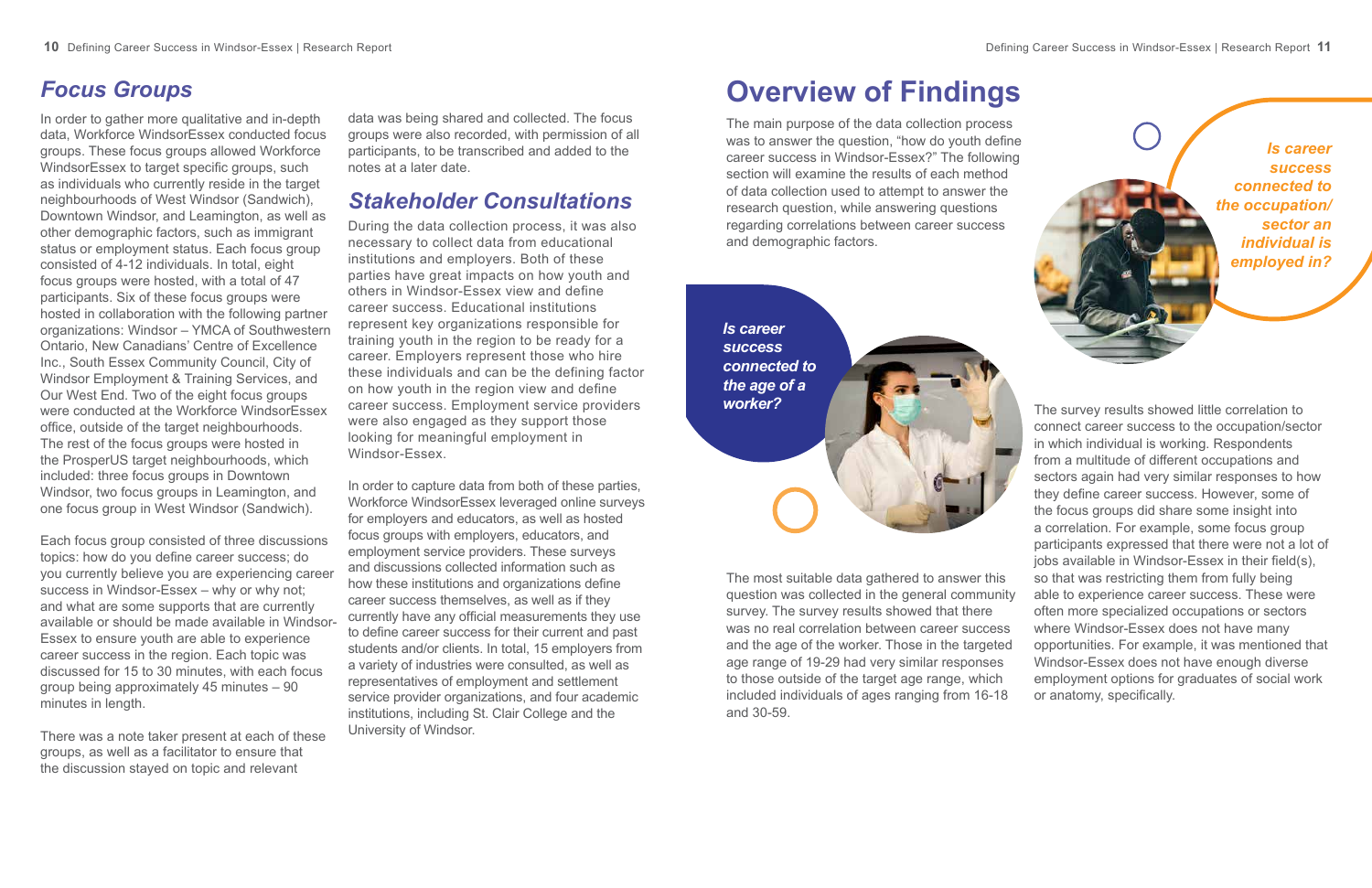*Is career success related to education or skill level?*

### *Survey Results*

The *Defining Career Success in Windsor-Essex* survey was originally analyzed at a macro level, considering all survey respondents' answers. It was proven in the survey that career success is important to all survey respondents aged 19-29, with a weighted value of 4.74, with the highest possible value being 5. Specific sub-groups were also formed to gather more detailed views of how different groups of individuals define career success in Windsor-Essex. These subgroups are listed on the following pages, accompanied with a short overview of each sub-group's survey participation. Note that all of these listed sub-groups were part of the target age group (19-29). All other ages' data was collected as its own sub-group.

*What is the relationship between finding employment in a field of choice after graduation and career success?*

There was no data collected that showed evidence of a correlation between education or skill level requirements and experiencing career success. Individuals from many different educational and skill levels had the same ideas of what career success should be defined as. However, focus group discussions found there were some barriers identified by those who had more limited education or skill levels than others. For example, those with specific learning or behavioural difficulties stated there were not enough supports in the Windsor-Essex region to assist them with getting a job or entering a career.

Despite the literature review showing evidence that ideas of career success change depending on demographic groups, there was little evidence collected through the survey and focus groups to correlate demographic backgrounds to career success.

There seems to be a correlation between finding employment in a field of choice after graduation and career success. Focus group participants stated multiple times that they would be happier in their careers if they were able to land a career in their field of choice, or a field they were trained in during their education. For example, some focus group participants stated they were unable to find employment in their field of choice or training and this has affected how they define their career success. Also, service providers and educators often base their measures of career success on whether or not a former client or graduate has secured employment in their field of choice or training.

*Does career success look different for those within different demographic groups (gender, race, immigration status)?*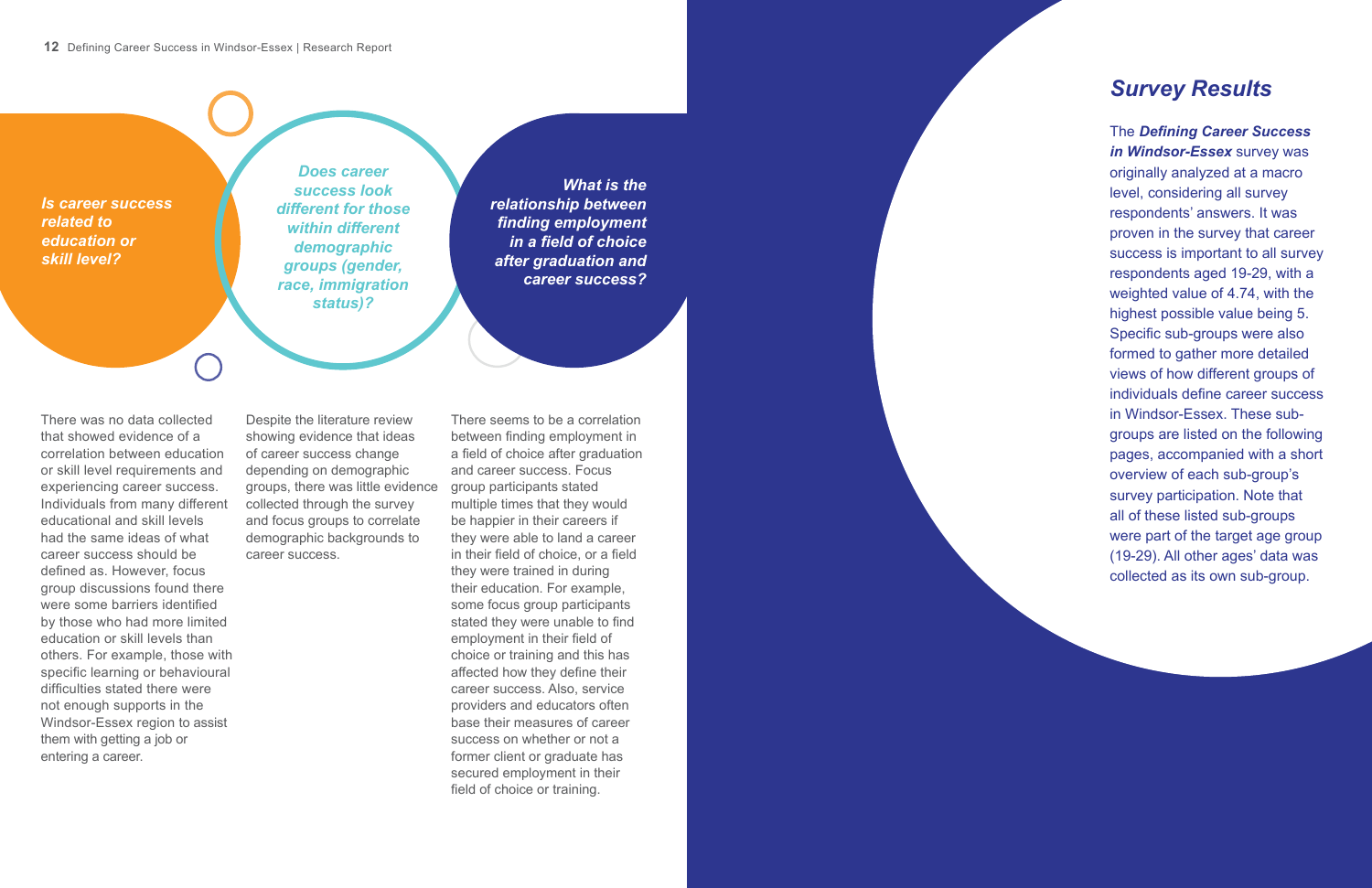

# **Respondents by Place of Residence** Male Female Prefer not to say Other **Respondents by Gender** White/Caucasian Asian/Asian American Middle Eastern/Northern African Hispanic/Latino Black/African American Hispanic/Latino Other **Respondents by Race**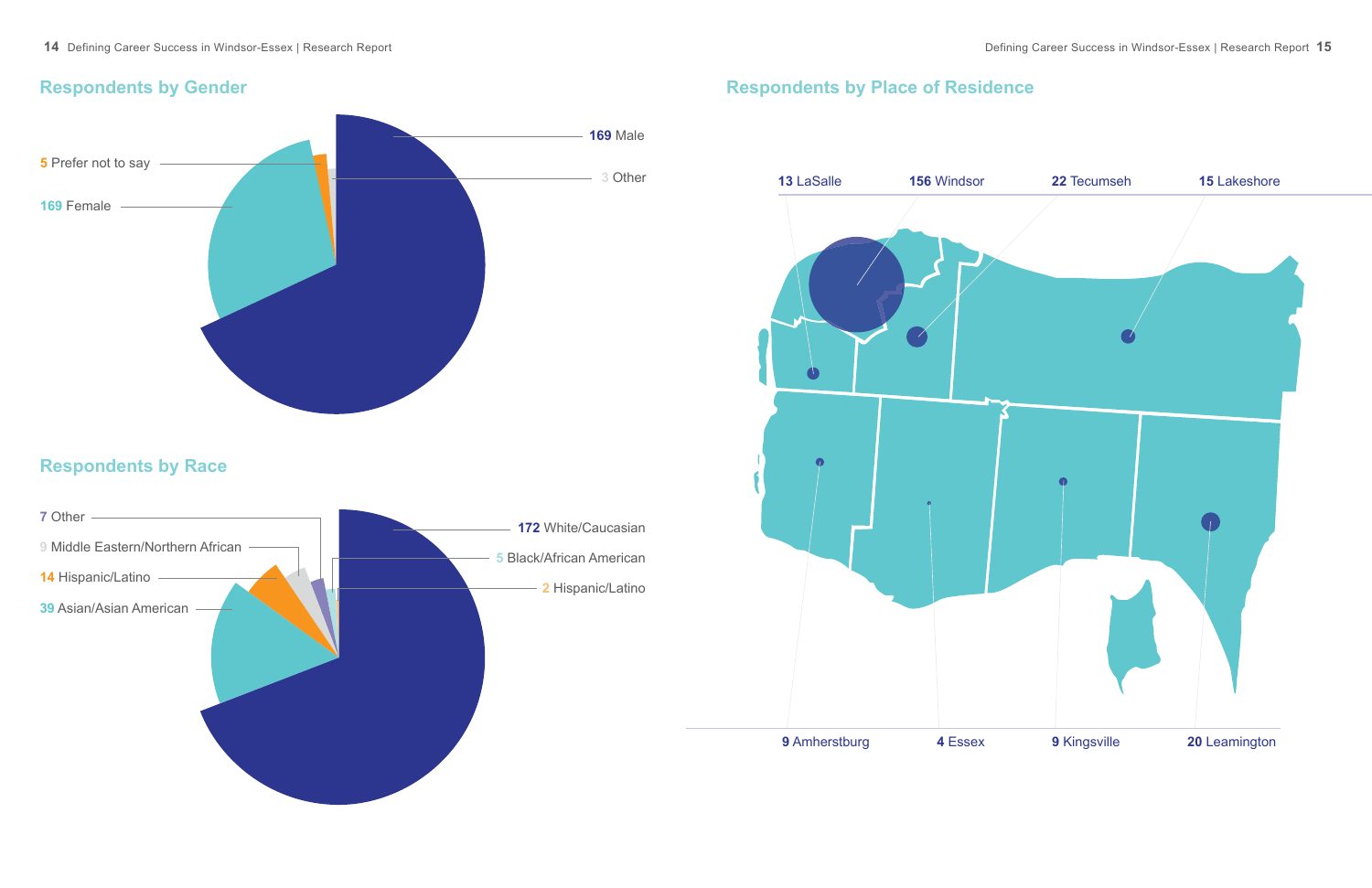### **Respondents by Educational Status**



### **Respondents by Target Neighbourhood**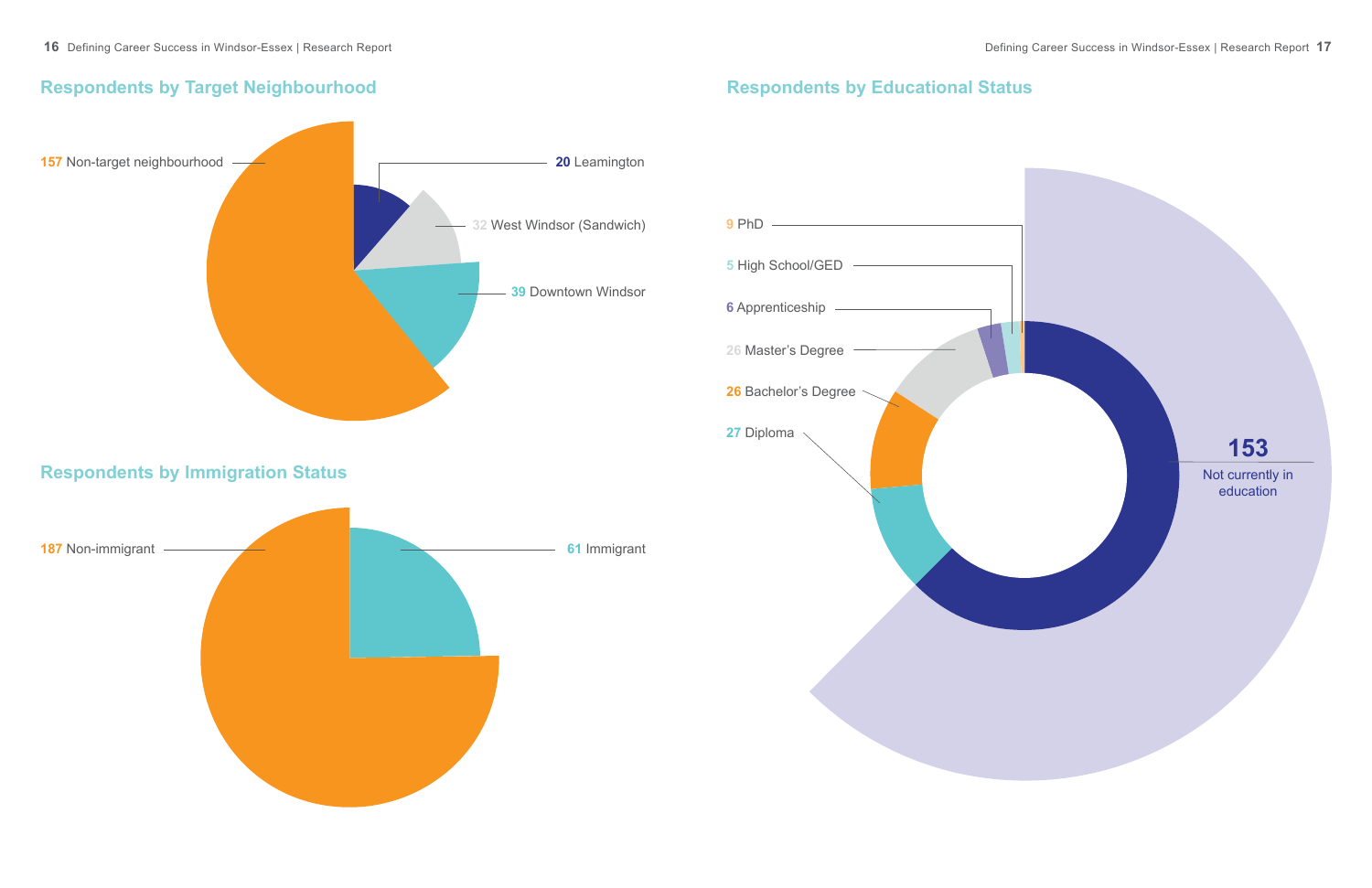| <b>Sub-group</b>                                | <b>Importance of</b><br>objective career<br>success measures | <b>Importance of</b><br>subjective career<br>success measures |
|-------------------------------------------------|--------------------------------------------------------------|---------------------------------------------------------------|
| Male                                            | 3.94                                                         | 4.57                                                          |
| Female                                          | 4.06                                                         | 4.67                                                          |
| Visible minority                                | 4.18                                                         | 4.68                                                          |
| County residents                                | 4.00                                                         | 4.65                                                          |
| West Windsor-Sandwich residents                 | 4.25                                                         | 4.72                                                          |
| Downtown Windsor residents                      | 4.24                                                         | 4.65                                                          |
| Leamington residents                            | 3.96                                                         | 4.70                                                          |
| Immigrants                                      | 4.29                                                         | 4.70                                                          |
| In education                                    | 4.08                                                         | 4.63                                                          |
| Employed                                        | 4.02                                                         | 4.68                                                          |
| Unemployed                                      | 4.06                                                         | 4.56                                                          |
| Other age groups (those not in 19-29 age range) | 3.93                                                         | 4.46                                                          |
| All survey respondents                          | 4.03                                                         | 4.64                                                          |



#### **Respondents by Employment Status**

The literature review showed that individuals from different demographic backgrounds often have different definitions of how to define career success. This is not only related to their personal definitions, but also to the objective and subjective factors they believe are the most important when considering career success. However, the results from the 'Defining Career Success in Windsor-Essex' survey show that individuals living in Windsor-Essex often have very similar definitions of career success, despite differing demographic backgrounds.

The majority of survey respondents believe that subjective career measures are more important to defining a successful career than objective measures, but having a combination of both in a career is still quite important. The most important objective measure was 'salary growth (raises),' with a value of 4.40, while the most important subjective measure was 'enjoyment of work,' with a value of 4.79.

When asked to define a successful career in an open-ended question, the above results were confirmed. Of all individuals aged 19-29 who answered this question, 106 out of 202 (52.48%) respondents mentioned the importance of enjoying their work and 77 out of 202 respondents (38.12%) mentioned the importance of money or financial stability in a successful career. These were the two most commonly mentioned aspects of a successful career. 55 responses also mentioned the importance of opportunity for growth and development in a career, making it the third most commonly mentioned aspect to defining career success.

- -
	- More professional development opportunities – 14 responses

On the following page is a chart showing how each sub-group weighed the objective and subjective measures of career success. These values provided in this table represent the average weight of each objective and subjective career success variable. Each measure has a minimum value of one and a maximum value of five.

Despite belonging to different sub-groups, it seems individuals have a very similar opinion of the importance of objective (4.03) and subjective career measures (4.64) when it comes to defining overall career success. A main takeaway is that subjective career measures were identified as being more important than objective measures by every sub-group. It should be considered that some individuals may be categorized into multiple sub-groups, which could be part of the explanation why the results are so evenly spread. However, each sub-group being ranked so similarly should prove that no matter what sub-group individuals are grouped into, they all have very similar views on the importance of objective and subjective career success measures to defining career success. looking for in Windsor-Essex to better ensure they are able to experience career success. These are likely actions that need to be taken to ensure individuals in the Windsor-Essex region are best able to experience career success. The survey received 182 responses to this question from individuals aged 19-29. The most commonly mentioned supports that individuals would like to see made available in Windsor-Essex were as follows: • More job opportunities/more employers/ diversification of employment options – 38 responses • More job search/job training/mentorship programs – 22 responses

Another aspect of this data collection was to determine what sort of supports individuals were

### **Importance of Objective and Subjective Career Measures by Sub-Group**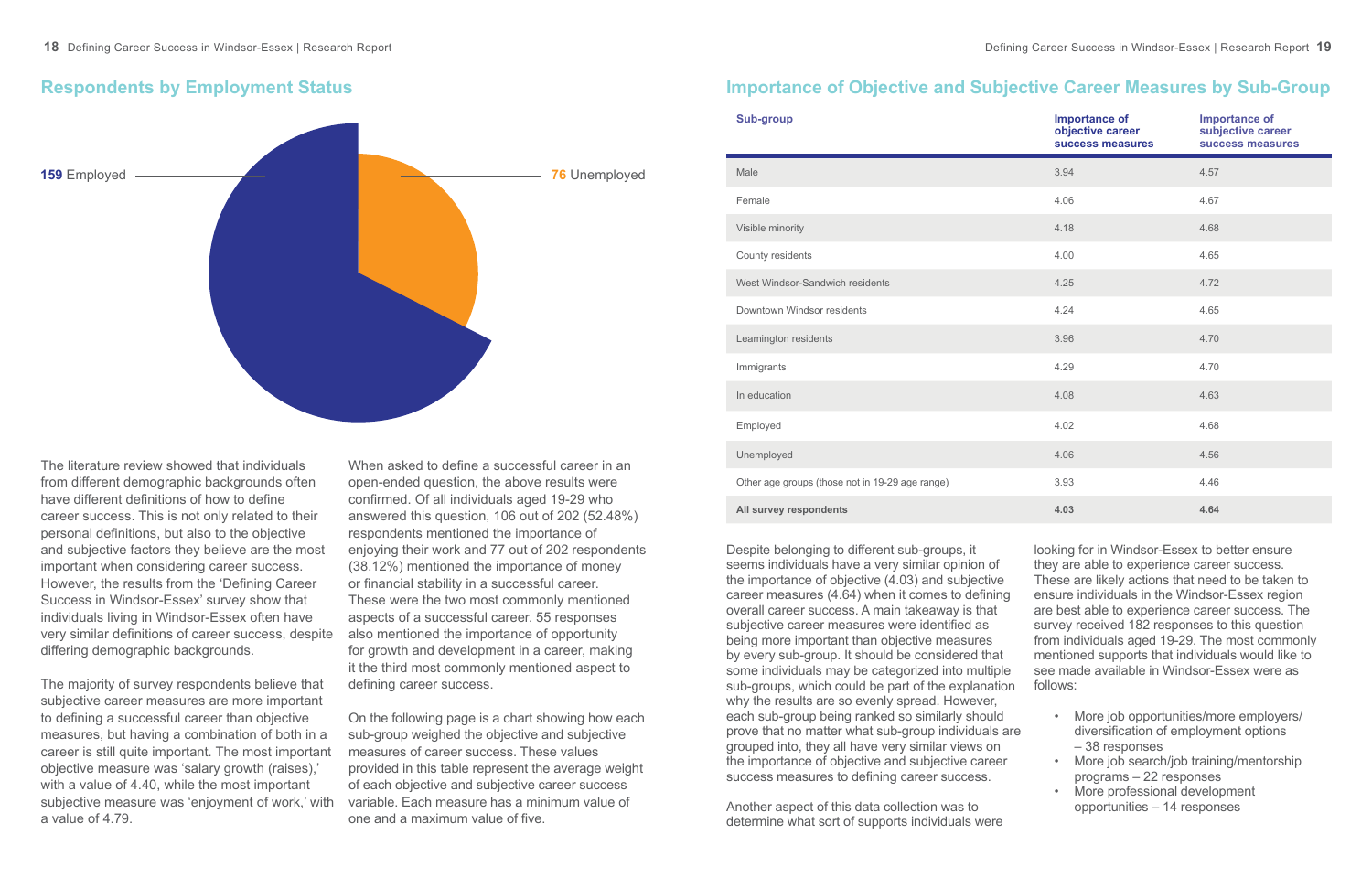### *Focus Group Results*

Workforce WindsorEssex conducted eight focus groups with a total of 47 participants. Each focus group followed the same discussion guideline, which consisted of three discussion topics. Below are findings from each topic of discussion.

### **Discussion Topic 1: How do you define career success?**

When asked how to define career success, most participants shared or agreed with a definition that career success is represented by a stable, permanent job that is enjoyable – with the opportunity for growth. Despite many of the focus group participants having different employment and immigration statuses, this was an idea that the majority of focus group participants shared. Most participants stressed the need to enjoy the job and have opportunities for growth and professional experience, with job stability being of secondary importance. A stable job in this sense typically meant an occupation that was able to support the individual financially, with little to no risk of turnover.

In addition to being asked to define career success, focus group members were also asked if they placed more importance on objective or subjective career measures. The majority of focus

group members placed more significance on the importance of subjective measures. However, it was also commonly agreed upon that subjective measures should ideally be combined with objective measures for ideal career success.

**Discussion Topic 2: Do you currently believe you are experiencing career success in Windsor-Essex? Why or why not?**

When focus group participants were asked if they currently believe they are experiencing career success in Windsor-Essex, the majority of responses indicated it was difficult to experience career success in Windsor due to two main factors. The first of these factors is the belief that there needs to be a larger diversity of job opportunities offered in Windsor-Essex. It was noted that too many career opportunities in Windsor-Essex are focused in select industries, not offering a diversity of jobs which often leaves individuals to accept jobs that are not in their field of choice and/or study. The idea of career success also being tied to landing a career in an individuals' field of choice and/or study came up as a second factor in these focus groups.

*"How do we define a successful career? For me, it provides a level of stability professionally and financially, suited to my interested, and has long-term goals… Being interested in your career is a key aspect of it"*

– focus group participant

*"Subjective measures have always been more important for me, but right now I am focused on objective measures … I think I am ready to transition to a job with higher financial benefits"* 

– West Windsor (Sandwich) focus group participant

**Discussion Topic 3: What community supports are available or should be made available in order to ensure more youth in our region are able to experience career success?**

Focus group participants were given the opportunity to share community resources that are available to assist with career success, as well as community supports that should be made more readily available. Focus group participants mainly had similar ideas of what supports are available, despite the location of the focus group they participated in. One type of support that many participants referred to that are a positive in the Windsor-Essex community are service provider organizations offering employment services. Some organizations that were mentioned were the Unemployed Help Centre, the Multicultural Council of Windsor & Essex County, New Canadians' Centre of Excellence Inc., and City of Windsor Employment & Training Services. These organizations were praised for their programming, such as Youth Job Connect (YJC) workshops targeted at helping youth in the Windsor-Essex region secure employment.

In terms of supports that should be made more readily available, two common themes were brought up across all focus groups. One of these themes was the need for more job training and professional development opportunities to be

made available in Windsor-Essex. Many focus group participants believed they would be able to experience career success if they were able to upskill through these types of programs. These opportunities could range from specific workshops that offer training for individuals to increase their skill sets or obtain more certifications in a field, to more experiential learning opportunities, such as co-op and internship placements offered by employers for students/professionals to obtain more professional experience in a Canadian workplace setting. An issue that was brought up specifically among immigrant focus group participants was the fact that their educational credentials from other countries were often not recognized in Canada, preventing them from experiencing career success in Windsor-Essex.

Other community supports that should be made available or improved upon mentioned in the focus groups included the need for more career guidance of students early on in school and an improved public transit system, especially for those living in Leamington or other county areas outside of Windsor.

*"Windsor does not have jobs in my field; applying for jobs outside my field has either led me to not having the qualifications or being overqualified and seen as less likely to stay at the job"* 

– focus group participant

*"Opportunities for training would be helpful for newcomers; training for engineering in Canada, for example"*  - Downtown Windsor focus group participant

*"I have had issues with working in Essex and getting transport there and back … It's harder to access transportation in smaller towns"*

– Leamington focus group participant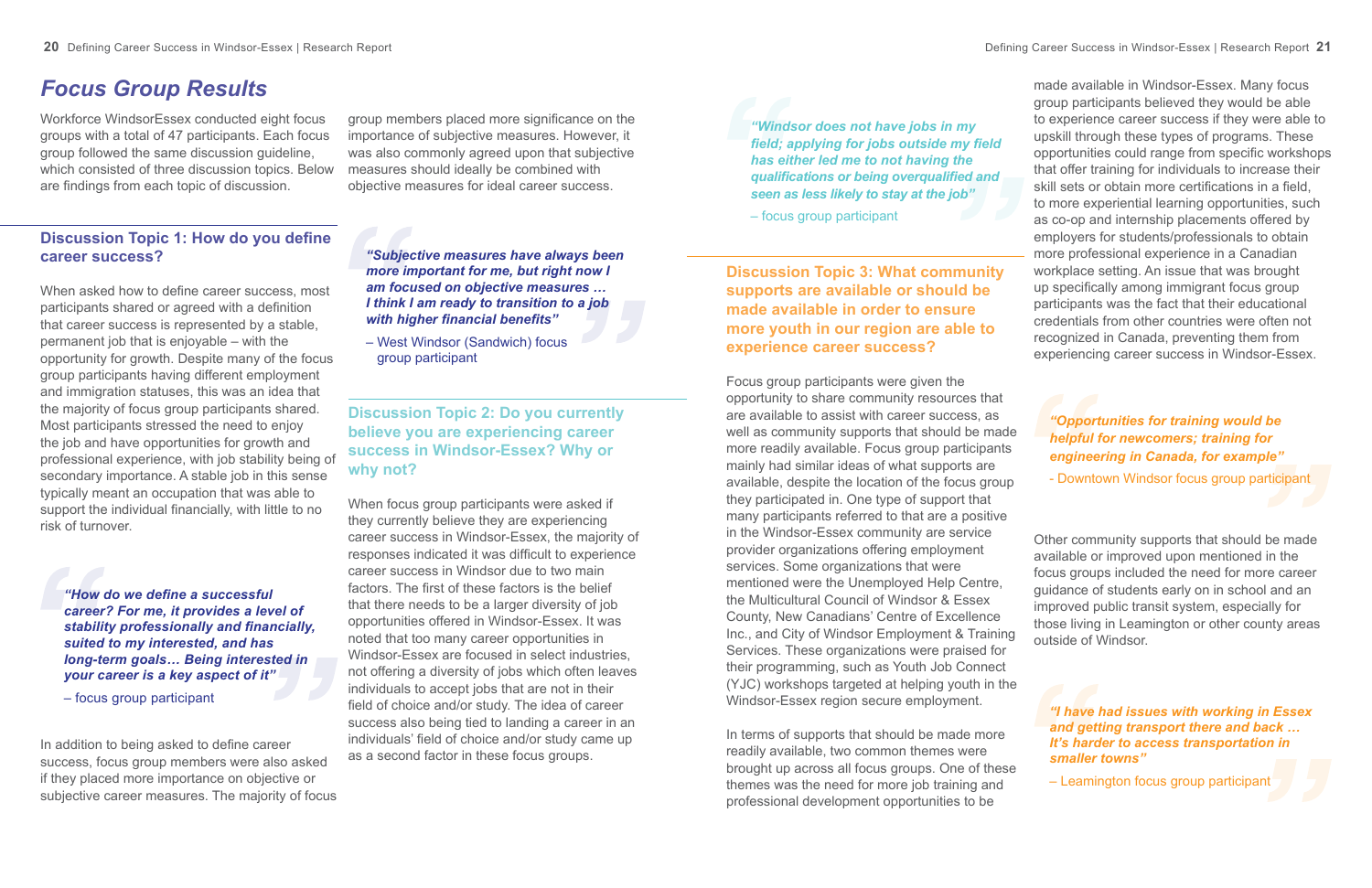## *Consultations*

Supplemental data collection was undertaken to gather responses from organizations and institutions that are often involved in tracking career success, such as employers, service providers, and educational institutions. This data collection involved in-person consultations, as well as the use of an online survey. This section will give an overview of the data collected from these target audiences when asked about career success in Windsor-Essex.

### **Employers**

A brief survey was created in the data collection process to define how employers in the Windsor-Essex region define career success. In total, 15 employers answered the survey, including representation from the following industries: agriculture; manufacturing; finance and insurance; professional, scientific, and technical services; healthcare; and non-profit. These employers also represent a wide range of business sizes, ranging from 1-4 employees to 100-499 employees.

Employers were asked how they define a successful career, and the answers most commonly mentioned enjoyment of work and an opportunity to grow in their field. This is very similar to how individuals answered in the main survey when asked to define a successful career. Employers were also asked how they currently measure their own employees' career success. Over half of the respondents indicated they typically set goals for their employees and then measure their career success based on how they have grown professionally and worked towards achieving these goals. Once again, this is similar to how individuals in the general survey defined a successful career.

Employers were asked to rank the importance of objective and subjective career measures (the same lists provided in the main survey), and here were the weighted results:

- Importance of objective career success measures – 3.61
- Importance of subjective career success measures – 4.51

Again, this is similar to the results of the main survey, showing that employers also believe subjective career success measures are more important in defining a successful career. However, the main difference here is that employers place a lower importance on objective career success measures than individuals in the Windsor-Essex community (3.61 for employers vs. 4.03 for survey respondents). The results of the importance of subjective career success measures are more closely related between both surveys (4.51 for employers and 4.64 for individuals).

### **Service Providers and Educators**

Service providers and educators were also surveyed as a part of the data collection process for this research. These audiences were asked two open-ended questions in particular to find out how they measure the career success of their clients and/or students.

Service providers noted they measured career success by determining if their past and existing clients are able to retain the jobs they are employed in, as well as if they are happy with the work they are performing. Educators mentioned they determine career success by determining if their past students had secured a job in their field of study, which is similar to what was identified in the focus groups as being a determinant of career success.

# **Moving Forward**

Career success is an ambiguous term that is not easily identifiable by measuring one or two concrete variables. It is rather a combination of different objective and subjective variables that lead to career success, with stress on the enjoyment of work, opportunities for growth/professional development, financial stability (salary and salary growth), and being employed in a field of choice and/or study. Based on the research findings, the following variables should be examined when conducting future studies defining career success – weighted out of a total scale of 100.

### **Career Success Variable <b>Weighted Value**

Enjoyment of work

Financial stability - salary/salary growth (raises) 30

Opportunities for growth/professional development

Employment in field of choice and/or study

Work-life/family balance

These weighted values (adding to a total of 100) were developed based on the frequency each variable was mentioned in the data collection process. Enjoyment of work was the most mentioned variable when defining career success in the open-ended survey question, "How do you define career success?" Financial stability was the second most mentioned variable. These variables, on average, were mentioned twice as often as other variables listed in this chart. Enjoyment of work and financial stability were also the most commonly mentioned variables among focus group participants when asked to define career success. success." This was also commonly mentioned among focus group participants. Employers also stressed opportunities for growth and professional development as important to defining career success. Employment in field of choice and/or study must be considered, as well. This variable was most commonly used by educators and service providers in Windsor-Essex to measure career success of their students/recent graduates. It was also brought up by numerous focus group participants. Its lower ranking is based on the lack of mention in the open-ended survey questions.

Opportunities for growth and professional development in a career was also frequently mentioned when youth were asked to define career success in Windsor-Essex. This was the third most mentioned variable in the open-ended survey question, "How do you define career Work-life/family balance was also included on the final variables list due to the high ranking it received in the survey. It was valued at 4.78/5, whereas the top variable for defining career success, enjoyment of work, was valued at 4.79/5. Work-life/family balance needs to be

|    | <b>weighted value</b> |
|----|-----------------------|
|    | 35                    |
|    | 30                    |
| nt | 15                    |
|    | 10                    |
|    | 10                    |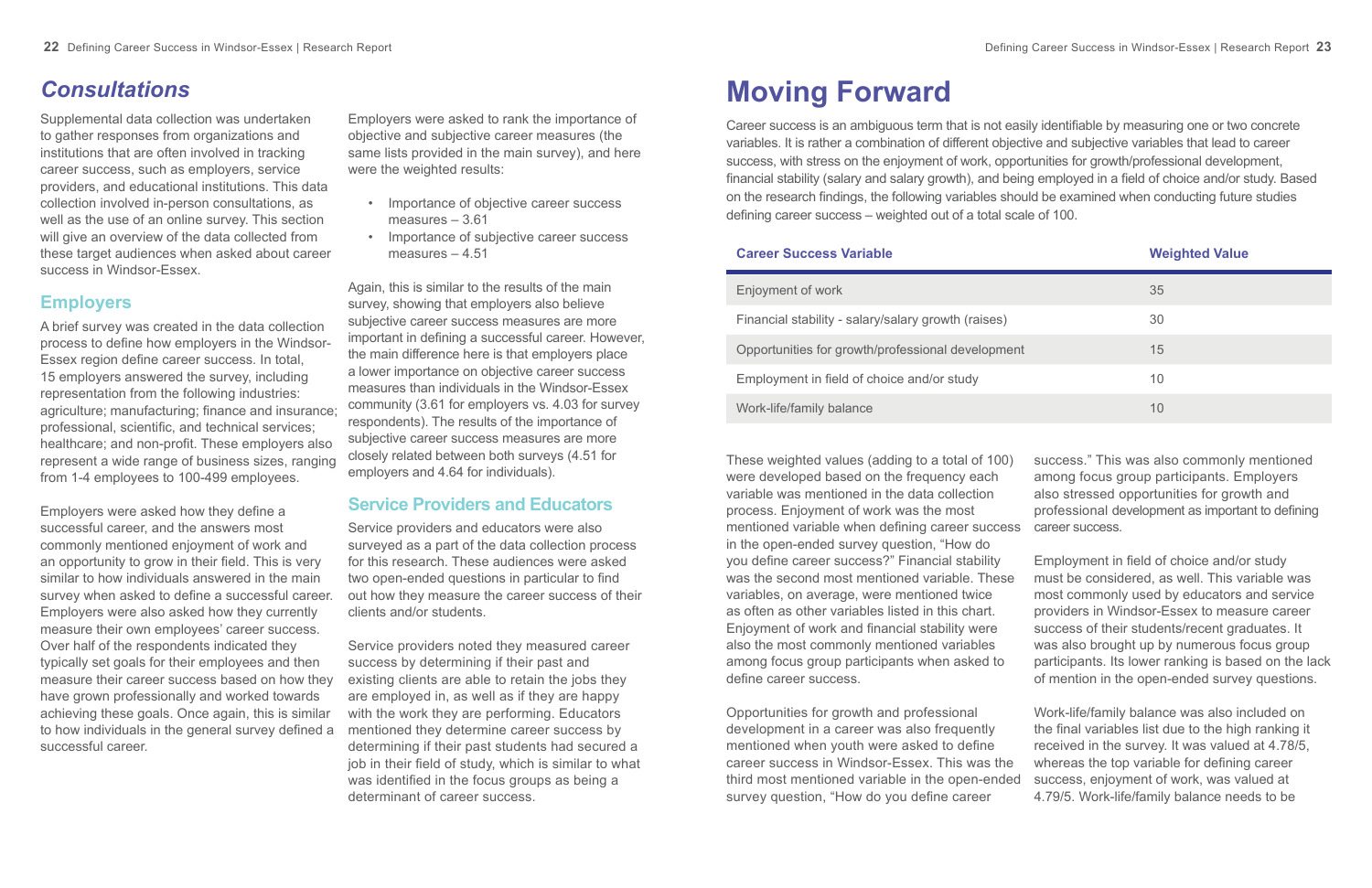considered for this reason. It was not given a higher value due to the fact that it was rarely mentioned as an important variable in defining career success in open-ended questions.

Based on this measurement, an individual who achieves a score of near 100 after surveying, would be considered to have an extremely successful career. An individual with a final score of 50 would be considered to have 'average' career success, while a lower final score would presume they have garnered poorer career success. Using this measurement when surveying youth in the future should allow for an accurate calculation of career success in Windsor-Essex.

### *Recommendations* **Survey**

One of the most effective methods to track youth career success in Windsor-Essex is conducting a survey. This survey should highlight the most important variables identified in the original data collection process for defining career success in Windsor-Essex. Respondents should be asked to rank the main variables for defining career success identified in the original research:

- Enjoyment of work;
- Financial stability (salary & salary growth);
- Opportunities for growth/professional development;
- Employment in field of choice and/or study;
- And work-life/family balance.

The original survey collected a total of 283 responses, with a 77% completion rate, which allows for a confidence level of 95% and 6% margin of error based on the survey sample size for the entire Windsor-Essex population. However, the accuracy for the population of 19-29 year old individuals in Windsor-Essex would be higher.

A sample size of 250 should be the goal for future surveying to achieve a similar level of confidence and margin error.

It can be determined if individual survey respondents are experiencing career success in Windsor-Essex based on how they rank the main variables listed above. If they rank each variable highly, it can be said they are experiencing career success. It is also important to add a couple of open-ended questions in the survey, especially for those who indicate they are not experiencing career success in Windsor-Essex. There should be an open-ended question that asks individuals to define career success in their own words. There should also be an open-ended question to ask survey respondents what can be done in the Windsor-Essex region or their neighbourhood to ensure more youth are able to experience career success.

The survey should be conducted on an annual basis and be targeted at youth aged 19-29 in Windsor-Essex. It is recommended that social media be used to promote this survey, as well as including incentives for individuals to respond to the survey. Facebook is a good social media platform to promote the survey, especially since it also includes ads on Instagram in the overall cost.

From December 20, 2019 – January 27, 2020, a total of \$375.85 was spent on promoted ads to market the survey in Windsor-Essex. The survey was also incentivized with the possibility to win one of three \$50 gift cards to Devonshire Mall, totaling \$150.

This survey could be created on a platform like SurveyMonkey. A subscription to SurveyMonkey business plan costs \$75 per user per month for a 'Team Premier' subscription, starting at 3 users, billed annually. This equates to approximately \$2,700 annually. It is recommended to purchase a 'Team Premier' subscription due to the extra

### **Focus Groups**

features included. For example, one of these features is the ability to make a survey multilingual. Some feedback Workforce WindsorEssex received in the initial research phase was that ESL students had trouble filling out the 'Defining Career Success in Windsor-Essex' survey, especially when providing answers to open-ended questions. marketing the focus groups to attract participants, purchasing incentives for focus group participation and to show appreciation to the participants, and providing transportation to focus group members if necessary. The cost of renting a room/location for these focus groups could be avoided by organizing through a partner organization who would be willing to offer a space for free.

An alternative method to an organization Workforce WindsorEssex managed to host focus groups either at its own organizational location or in partnership with other organizations in Windsor-Essex, which nullified the cost of potentially having to rent a location. Research shows the average cost of renting a venue for the purposes of a focus group is typically between \$450-600. If six focus groups were to be held, this would be an approximate cost of \$4,200. The original focus groups were marketed on social media through promoted ads and through printed materials. The total cost of promoting the focus groups on Facebook was \$94.07. The cost of printed materials at VistaPrint was \$71.33 (for 250 printed cards). The cost of food for each focus group was approximately \$100, totaling approximately \$800. Each focus group participant (47 total) was also provided with a \$10 gift card to Tim Hortons for their participation, totaling \$470. Only three total focus group participants required transportation to be covered by Workforce WindsorEssex, which amounted to approximately \$75 in taxi fares. Another cost that may need to be considered is reimbursing of mileage for staff members who are facilitating the focus groups.

promoting and administering the survey itself would be hiring a third-party polling & research firm to complete the work. A third-party organization could be able to contact employers to survey their employees, but may have more difficulty reaching individuals who are unemployed or those who are still enrolled in education. However, this may be an effective method if the organization doing the surveying does not have the internal workforce capacity to be able to dedicate a staff member to conducting the survey. Another important aspect of the data collection process is to host focus groups to gather qualitative data to further define youth career success. It is recommended that these focus groups are hosted in the target neighbourhoods of the ProsperUS project: West-Windsor, Downtown Windsor, and Leamington. Two focus groups should be hosted in each target neighbourhood to ensure more data collection accuracy. It is also recommended that these focus groups take place after the annual survey has closed to gather data that can potentially support or refute the survey findings. These focus groups could also be conducted on an annual basis to maintain consistency of data collection procedures. The costs of an individual performing this work are based on an hourly wage of \$30, working

Costs associated with hosting focus groups would include: rental of room/location to host the focus group, catering/ordering of food for the focus group participants, creation of promotional materials/ approximately 25 hours per week over a maximum timeframe of two months. To offset the expenses of the work, relevant available grants should be considered. In conclusion, future costs would include surveying work (hosting/ creation, incentivization, and promotion), focus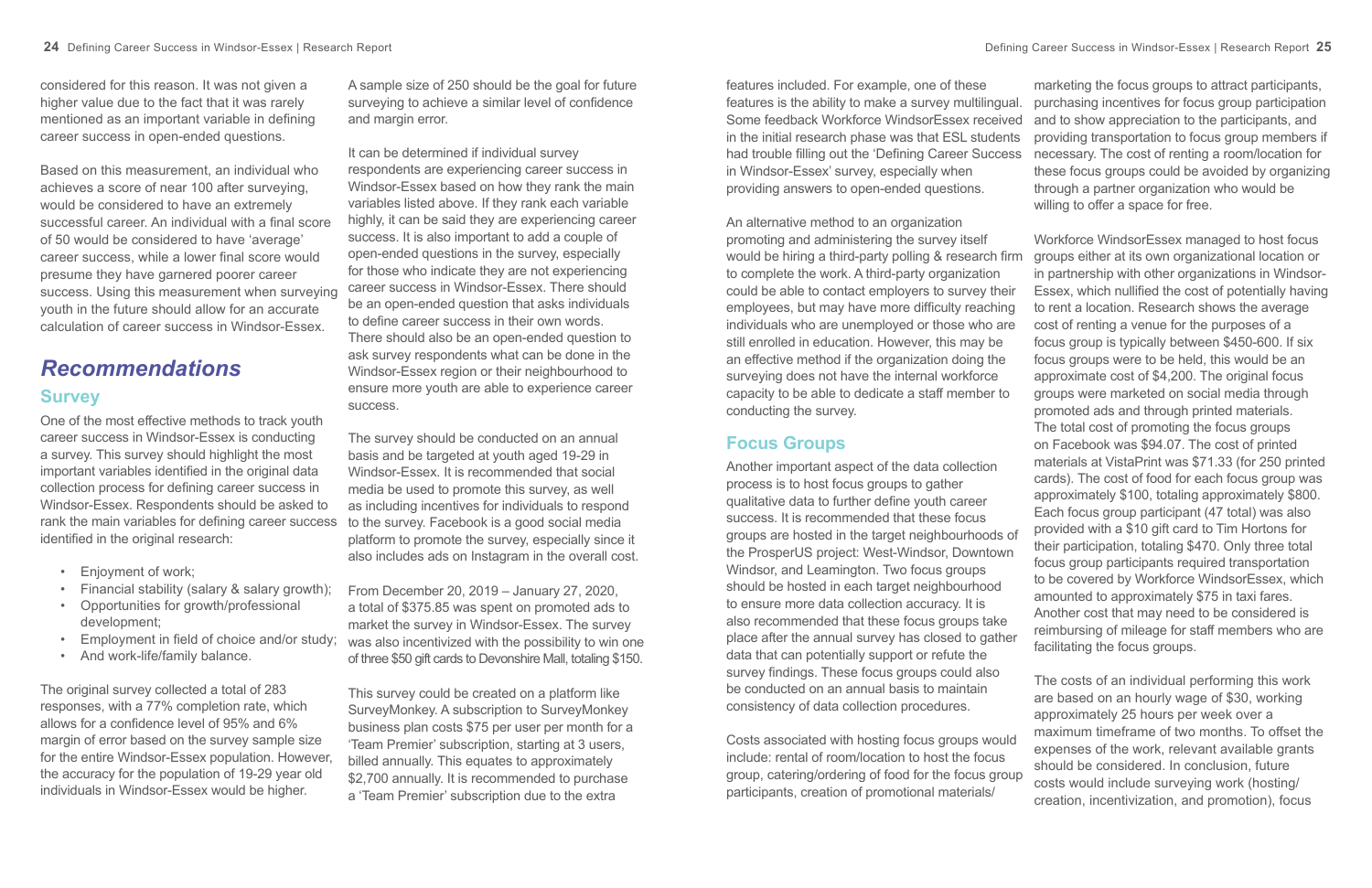# **Conclusion**

The main purpose of this research was to identify the most important factors that contribute to an individual's definition of career success and what can be done to help ensure that individuals are able to experience career success in the Windsor- to ensure they are able to financially support Essex region. The initial literature review showed that career success definitions often differentiate depending on an individual's demographic background. However, upon surveying individuals educators that finding a career in a field of choice aged 19-29 in Windsor-Essex, the definitions of career success provided by respondents seemed to be very similar, despite having different important objective career success factors seem to be a good salary and opportunity for salary growth as careers advance. Individuals want to enjoy what they do in their careers, but also want themselves to be able to live a comfortable lifestyle. It was also identified through the focus groups and surveying of service providers and after graduation or training is important in defining a successful career. In conclusion, youth typically define career success as having a stable job that they enjoy and provides opportunities for growth, but is also able to support them financially. There is no specific numerical value of what type of salary would be accepted, it just needs to be enough to

Subjective career success measures are the most choice and/or study should also be considered as 'cover the costs of living comfortably. Subjective career success variables must be considered more important when defining career success in Windsor-Essex. Enjoyment of work in a career should be viewed at the most important subjective career success variable. The second most important variable is to determine if an individual is making enough to cover their costs of living. If both of the above criteria have been met (enjoyment of work and financial stability) it can be safe to assume the individual is experiencing some form of career success. To reach the most accurate conclusion, employment in a field of a supplemental determinant of career success. Work-life/family balance was also ranked as being very important to an individual's definition of career success according to survey rankings, but was mentioned considerably less in open-ended

demographic backgrounds. It was found that individuals in the Windsor-Essex region believe subjective career success measures are most important in defining a successful career, but that objective career measures should still also be considered and are still quite important. It must also be noted that youth may have a hard time experiencing career success in Windsor-Essex, whether it is because of a lack of diverse career opportunities, or not enough opportunity for upskilling and gaining experience through job training workshops or professional placements like co-ops, internships, or apprenticeships. It is recommended that more of these types of opportunities be introduced in Windsor-Essex to help support youth who are having a hard time experiencing career success. important to defining career success, specifically enjoyment of work and the chance for career development and progression. Objective career success measures are not considered to be as important as subjective measures, but still hold value in defining overall career success. The most responses and focus groups.

groups (organizing venues, incentivization, food, promotion, and arrangement of transportation), and researcher/report-writing costs (wages and reimbursement of travel expenses).

The following table shows approximate costs that can be built into future budgets for this data collection process (based on costs accumulated in original research process):

#### **Surveying Costs**

| Hosting / creating survey    | \$2,700 |
|------------------------------|---------|
| Incentivization              | \$150   |
| Promotion                    | \$375   |
| <b>Total Surveying Costs</b> | \$3,225 |

#### **Focus Group Costs**

| <b>Total Focus Group Costs</b> | \$5,785 |
|--------------------------------|---------|
| Transportation                 | \$150   |
| Promotion                      | \$165   |
| Food                           | \$800   |
| Incentivization                | \$470   |
| Venue rental (x 8)             | \$4,200 |

#### **Research / Report Writing Costs**

| <b>Total Research / Report Writing Costs</b><br>\$6,250   |  |
|-----------------------------------------------------------|--|
|                                                           |  |
| \$250<br>Travel expenses                                  |  |
| Researcher wages (research and report writing)<br>\$6,000 |  |